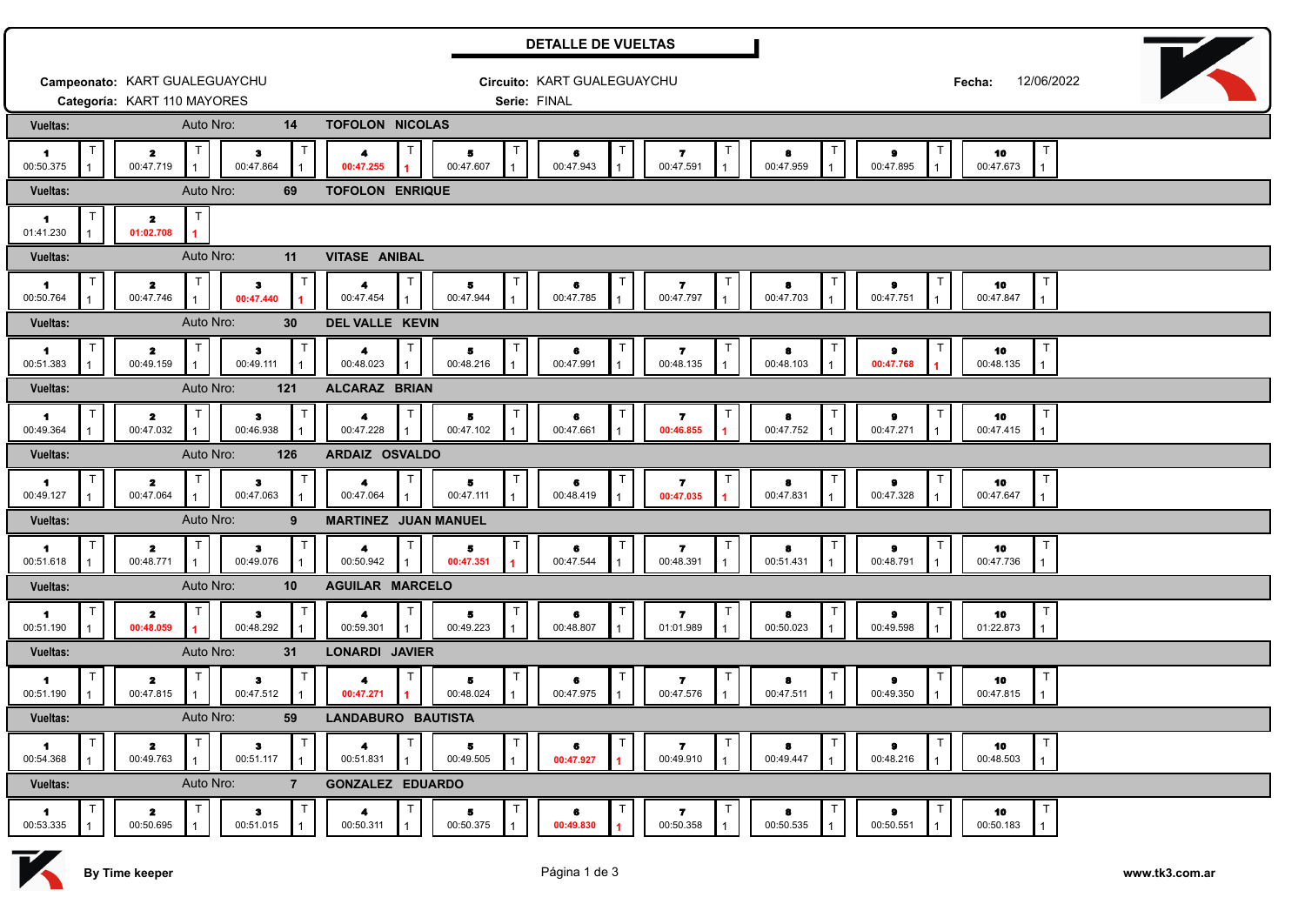|                             | <b>DETALLE DE VUELTAS</b>      |                           |              |                                                |                                |                                |                           |                |                                |                                                 |  |  |  |
|-----------------------------|--------------------------------|---------------------------|--------------|------------------------------------------------|--------------------------------|--------------------------------|---------------------------|----------------|--------------------------------|-------------------------------------------------|--|--|--|
|                             | Campeonato: KART GUALEGUAYCHU  |                           |              |                                                |                                | Circuito: KART GUALEGUAYCHU    |                           |                | 12/06/2022<br>Fecha:           |                                                 |  |  |  |
|                             | Categoría: KART 110 MAYORES    | Auto Nro:                 |              |                                                | Serie: FINAL                   |                                |                           |                |                                |                                                 |  |  |  |
| Vueltas:                    |                                | 28                        |              | SOLARI BRUNO                                   |                                |                                |                           |                |                                |                                                 |  |  |  |
| -1<br>00:53.670             | 2<br>00:50.422                 | з<br>00:51.500            |              | 4<br>00:51.281                                 | 5<br>00:50.871<br>$\mathbf{1}$ | 6<br>00:50.279                 | 7<br>00:51.847            | 8<br>00:50.711 | 9<br>$\mathbf{1}$<br>00:50.982 | 10<br>00:50.471<br>$\mathbf{1}$                 |  |  |  |
| Vueltas:                    |                                | Auto Nro:<br>41           |              | <b>BLANC EMILIANO</b>                          |                                |                                |                           |                |                                |                                                 |  |  |  |
| 1.<br>00:52.102             | 2<br>00:49.015                 | $\bullet$<br>00:48.849    | $\mathsf{T}$ |                                                |                                |                                |                           |                |                                |                                                 |  |  |  |
| Vueltas:                    |                                | Auto Nro:<br>42           |              | VEGLIENZONE PABLO                              |                                |                                |                           |                |                                |                                                 |  |  |  |
| -1<br>00:50.799             | 2<br>00:49.232                 | з<br>00:47.062            |              | 4<br>00:49.415                                 | 5<br>00:46.983                 | 6<br>00:47.336                 | 7<br>00:47.206            | 8<br>00:47.416 | 00:47.447                      | $\mathsf{T}$<br>10<br>00:47.127                 |  |  |  |
| Vueltas:                    |                                | Auto Nro:<br>99           |              | SACRE JEREMIAS                                 |                                |                                |                           |                |                                |                                                 |  |  |  |
| -1<br>00:51.798             | 2<br>00:48.900                 | з<br>00:49.076            |              | 4<br>00:48.750                                 | 5<br>00:47.895                 | 6<br>00:48.128                 | 7<br>00:48.573            | 8<br>00:47.864 | 9<br>01:00.053                 | $\mathsf{T}$<br>10<br>00:49.191<br>$\mathbf{1}$ |  |  |  |
| Vueltas:                    |                                | Auto Nro:<br>96           |              | <b>FLORES CARLOS</b>                           |                                |                                |                           |                |                                |                                                 |  |  |  |
| 1.<br>00:53.752             | 2<br>00:51.575                 |                           |              |                                                |                                |                                |                           |                |                                |                                                 |  |  |  |
| Vueltas:                    |                                | Auto Nro:<br>27           |              | <b>BOCK JUAN GABRIEL</b>                       |                                |                                |                           |                |                                |                                                 |  |  |  |
| 1<br>01:23.457              | 2<br>00:48.791                 | з<br>00:48.727            |              | 4<br>00:48.759                                 | 5<br>00:49.367                 | 6<br>00:48.470                 | 7<br>00:53.975            | 8<br>00:53.590 | 00:50.103                      |                                                 |  |  |  |
| Vueltas:                    |                                | Auto Nro:<br>117          |              | <b>KUS ALVARO</b>                              |                                |                                |                           |                |                                |                                                 |  |  |  |
| 1<br>01:09.106              | 2<br>00:49.863                 | $\bullet$<br>00:49.431    |              | 4<br>00:48.631                                 | 5<br>00:48.231                 | 6<br>00:51.350                 | 7<br>00:50.024            | 8<br>00:48.247 | 9<br>00:48.238                 | $\top$<br>10<br>01:00.814                       |  |  |  |
| Vueltas:                    |                                | Auto Nro:<br>22           |              | <b>VERA NICOLAS</b>                            |                                |                                |                           |                |                                |                                                 |  |  |  |
| -1<br>00:50.989             | $\mathbf{z}$<br>00:49.138      | з<br>00:49.478            | ा            | 4<br>00:48.263                                 | 5<br>00:49.061                 | т<br>6<br>00:48.191            | 7<br>00:48.370            | 8<br>00:48.965 |                                |                                                 |  |  |  |
| Vueltas:                    |                                | Auto Nro:<br>80           |              | AIZAGA GONZALO                                 |                                |                                |                           |                |                                |                                                 |  |  |  |
| $\mathbf{1}$<br>00:50.976   | 2<br>00:50.039                 | з<br>00:48.775            |              | 4<br>00:49.750                                 | 5<br>00:47.928                 | 6<br>00:49.319                 | 7<br>00:49.079            | 8<br>00:48.919 | 9<br>00:50.103                 | $\mathsf{T}$<br>10<br>00:49.015<br>$\mathbf{1}$ |  |  |  |
| Vueltas:                    |                                | Auto Nro:<br>71           |              | LANDABURO JUAN                                 |                                |                                |                           |                |                                |                                                 |  |  |  |
| $\blacksquare$<br>00:53.799 | T<br>$\mathbf{z}$<br>00:55.500 | з<br>00:49.415            |              | T<br>$\blacktriangleleft$<br>00:51.802         | 00:51.507                      | $\mathsf{T}$<br>6<br>00:50.695 |                           |                |                                |                                                 |  |  |  |
| Vueltas:                    |                                | Auto Nro:<br>311          |              | SACRE RUBEN                                    |                                |                                |                           |                |                                |                                                 |  |  |  |
| $\blacksquare$<br>00:53.365 | T<br>$\mathbf{z}$<br>00:49.822 | $\mathbf{3}$<br>00:50.952 | T            | $\top$<br>$\overline{\mathbf{A}}$<br>00:53.654 | 5<br>00:49.327                 | Τ<br>6<br>00:50.259            | $\mathbf{z}$<br>00:49.715 | 8<br>00:49.335 | $\bullet$<br>00:53.350         | T<br>10<br>00:50.055                            |  |  |  |